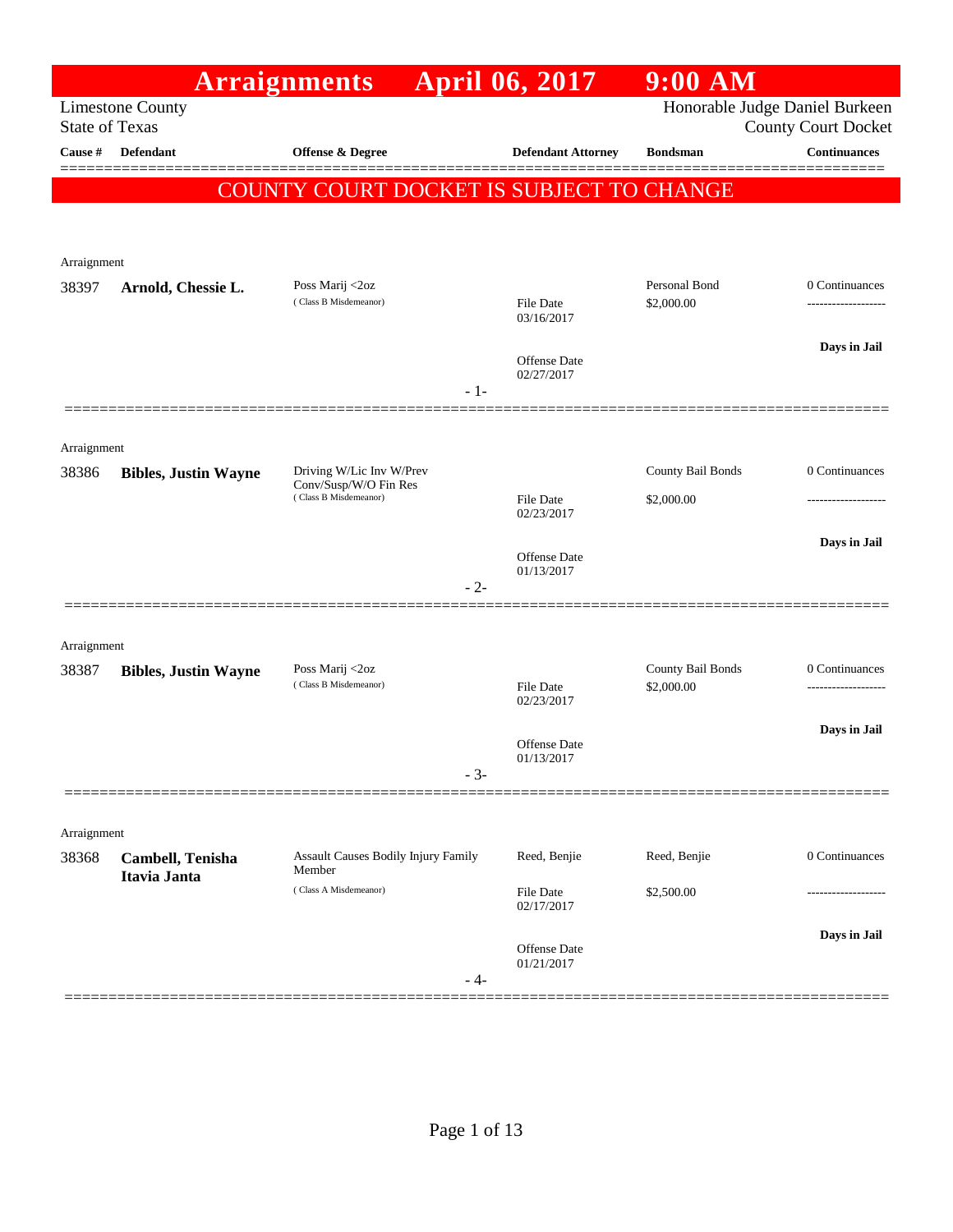|                       |                                    | <b>Arraignments</b>                           | <b>April 06, 2017</b>          | $9:00$ AM                      |                            |
|-----------------------|------------------------------------|-----------------------------------------------|--------------------------------|--------------------------------|----------------------------|
| <b>State of Texas</b> | <b>Limestone County</b>            |                                               |                                | Honorable Judge Daniel Burkeen | <b>County Court Docket</b> |
| Cause #               | <b>Defendant</b>                   | <b>Offense &amp; Degree</b>                   | <b>Defendant Attorney</b>      | <b>Bondsman</b>                | <b>Continuances</b>        |
|                       |                                    | COUNTY COURT DOCKET IS SUBJECT TO CHANGE      |                                |                                |                            |
|                       |                                    |                                               |                                |                                |                            |
|                       |                                    |                                               |                                |                                |                            |
| Arraignment<br>38369  | <b>Carpenter</b> , Justin          | Proh Weapon Switchblade/Knuckles              |                                | County Bail Bonds              | 0 Continuances             |
|                       | Grant                              | (Class A Misdemeanor)                         |                                |                                |                            |
|                       |                                    |                                               | <b>File Date</b><br>02/17/2017 | \$5,000.00                     | .                          |
|                       |                                    |                                               | Offense Date                   |                                | Days in Jail               |
|                       |                                    | $-5-$                                         | 12/31/2016                     |                                |                            |
|                       |                                    |                                               |                                |                                |                            |
| Appeal Hearing        |                                    |                                               |                                |                                |                            |
| 38381                 | <b>Champion</b> , Jacy             | Speeding                                      | Youngkin, Bill                 | Youngkin, Bill                 | 0 Continuances             |
|                       | <b>Boring</b>                      | (Misdemeanor Traffic)                         | <b>File Date</b>               | \$266.00                       | ----------------           |
|                       |                                    |                                               | 02/22/2017                     |                                |                            |
|                       |                                    |                                               | Offense Date                   |                                | Days in Jail               |
|                       |                                    | $-6-$                                         | 01/05/2017                     |                                |                            |
|                       |                                    |                                               |                                |                                |                            |
| Arraignment           |                                    |                                               |                                |                                |                            |
| 38370                 | <b>Christian, Aaron John</b>       | Poss Marij <2oz                               | Reed, Stephen M.               | Freebird Bail Bonds            | 0 Continuances             |
|                       |                                    | (Class B Misdemeanor)                         | <b>File Date</b><br>02/17/2017 | \$2,000.00                     | -----------------          |
|                       |                                    |                                               |                                |                                | Days in Jail               |
|                       |                                    |                                               | Offense Date<br>01/05/2017     |                                |                            |
|                       |                                    | $-7-$                                         |                                |                                |                            |
|                       |                                    |                                               |                                |                                |                            |
| Arraignment           |                                    |                                               | Reed, Justin                   | Reed, Justin                   | 0 Continuances             |
| 38371                 | <b>Coaster, Gary Wayne,</b><br>Jr. | Assault Causes Bodily Injury Family<br>Member |                                |                                |                            |
|                       |                                    | (Class A Misdemeanor)                         | <b>File Date</b><br>02/17/2017 | \$7,500.00                     |                            |
|                       |                                    |                                               |                                |                                | Days in Jail               |
|                       |                                    |                                               | Offense Date<br>01/23/2017     |                                |                            |
|                       |                                    | $-8-$                                         |                                |                                |                            |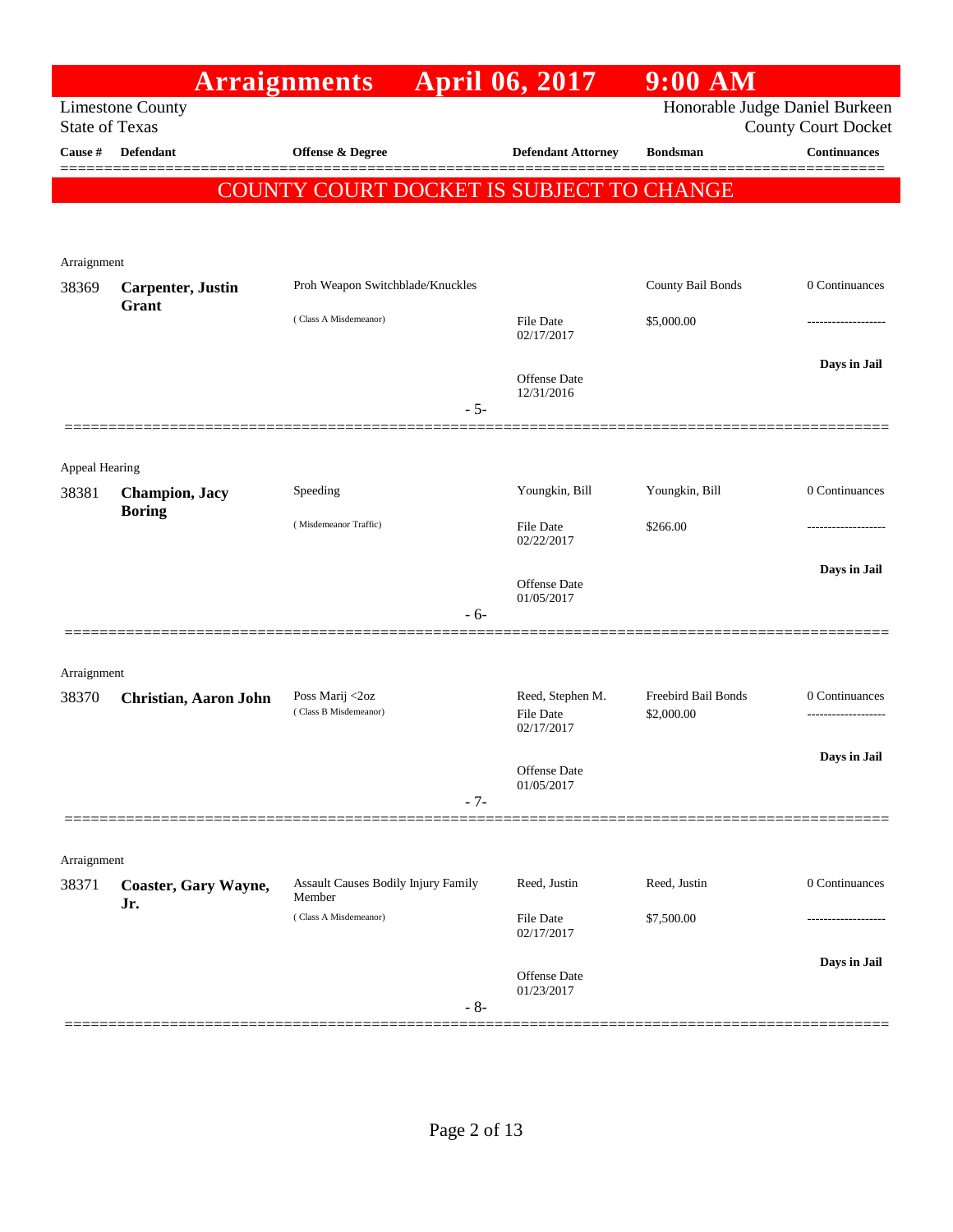|                       |                                     | <b>Arraignments</b>                               | <b>April 06, 2017</b>          | $9:00$ AM                       |                                                              |
|-----------------------|-------------------------------------|---------------------------------------------------|--------------------------------|---------------------------------|--------------------------------------------------------------|
| <b>State of Texas</b> | <b>Limestone County</b>             |                                                   |                                |                                 | Honorable Judge Daniel Burkeen<br><b>County Court Docket</b> |
| Cause #               | Defendant                           | <b>Offense &amp; Degree</b>                       | <b>Defendant Attorney</b>      | <b>Bondsman</b>                 | <b>Continuances</b>                                          |
|                       |                                     | COUNTY COURT DOCKET IS SUBJECT TO CHANGE          |                                |                                 |                                                              |
|                       |                                     |                                                   |                                |                                 |                                                              |
|                       |                                     |                                                   |                                |                                 |                                                              |
| Arraignment<br>38398  | Cordon, Trini                       | Driving While Intoxicated Bac >=0.15              |                                | County Bail Bonds               | 0 Continuances                                               |
|                       |                                     | (Class A Misdemeanor)                             | File Date<br>03/16/2017        | \$2,500.00                      | -------------------                                          |
|                       |                                     |                                                   | Offense Date                   |                                 | Days in Jail                                                 |
|                       |                                     | $-9-$                                             | 01/22/2017                     |                                 |                                                              |
|                       |                                     |                                                   |                                |                                 |                                                              |
| Arraignment           |                                     |                                                   |                                |                                 |                                                              |
| 38402                 | <b>Cosper, Keldon Asher</b>         | Poss Marij <2oz<br>(Class B Misdemeanor)          | File Date                      | County Bail Bonds<br>\$2,000.00 | 0 Continuances                                               |
|                       |                                     |                                                   | 03/16/2017                     |                                 |                                                              |
|                       |                                     |                                                   | Offense Date                   |                                 | Days in Jail                                                 |
|                       |                                     | $-10-$                                            | 01/29/2017                     |                                 |                                                              |
|                       |                                     |                                                   |                                |                                 |                                                              |
| Arraignment           |                                     |                                                   |                                |                                 |                                                              |
| 38399                 | <b>Craven, Miya Shuntee</b>         | Poss Marij <2oz<br>(Class B Misdemeanor)          | <b>File Date</b>               | County Bail Bonds<br>\$1,000.00 | 0 Continuances                                               |
|                       |                                     |                                                   | 03/16/2017                     |                                 |                                                              |
|                       |                                     |                                                   | Offense Date                   |                                 | Days in Jail                                                 |
|                       |                                     | - 11-                                             | 02/03/2017                     |                                 |                                                              |
|                       |                                     |                                                   |                                |                                 |                                                              |
| Arraignment           |                                     |                                                   |                                |                                 |                                                              |
| 38373                 | Galvan, Pascual<br><b>Contreras</b> | Driving W/Lic Inv W/Prev<br>Conv/Susp/W/O Fin Res |                                | County Bail Bonds               | 0 Continuances                                               |
|                       |                                     | (Class B Misdemeanor)                             | <b>File Date</b><br>02/17/2017 | \$1,500.00                      |                                                              |
|                       |                                     |                                                   |                                |                                 | Days in Jail                                                 |
|                       |                                     | $-12-$                                            | Offense Date<br>11/25/2016     |                                 |                                                              |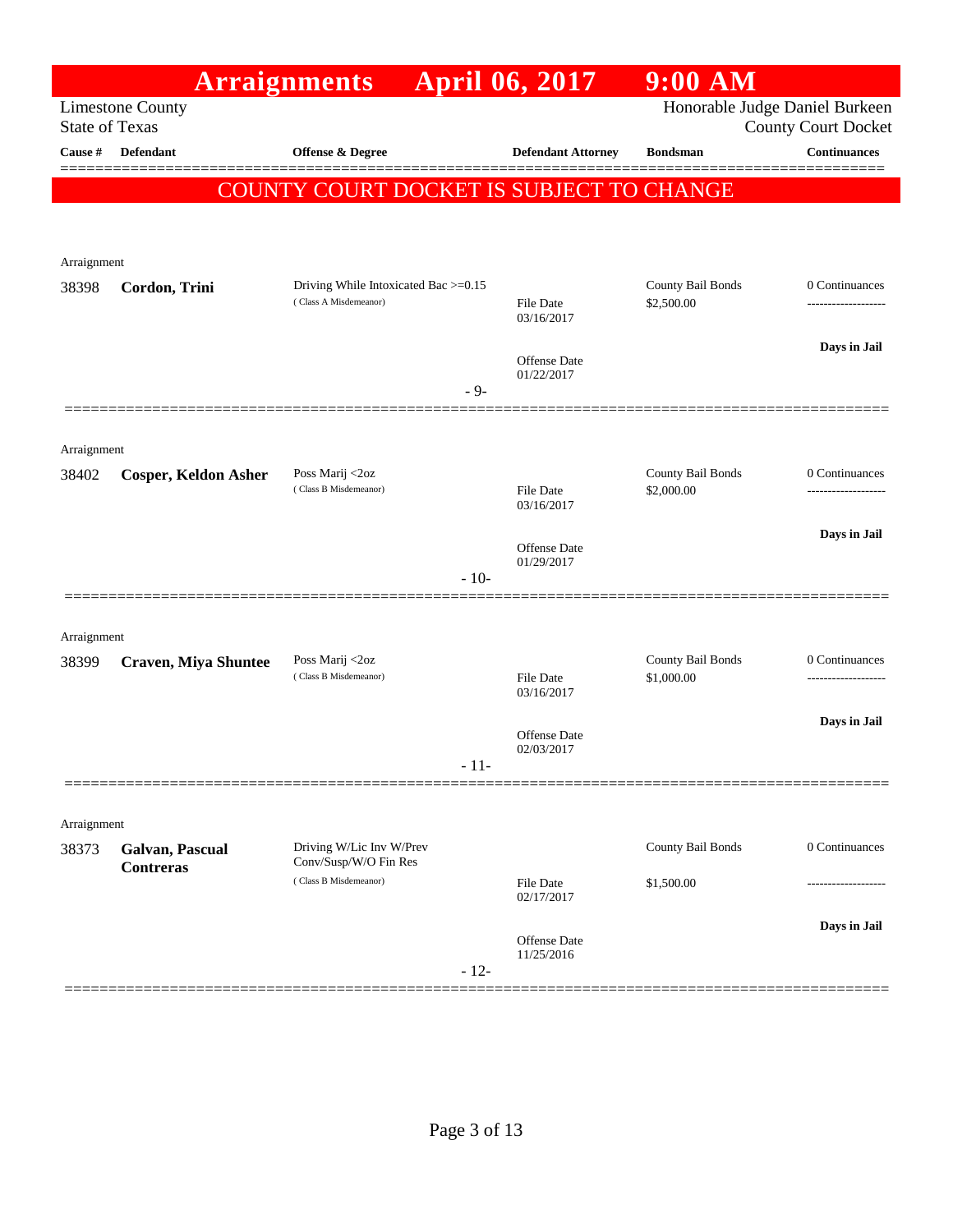|                                  |                            | <b>Arraignments</b>                      |        | <b>April 06, 2017</b>          | $9:00$ AM                      |                                                   |
|----------------------------------|----------------------------|------------------------------------------|--------|--------------------------------|--------------------------------|---------------------------------------------------|
|                                  | <b>Limestone County</b>    |                                          |        |                                | Honorable Judge Daniel Burkeen |                                                   |
| <b>State of Texas</b><br>Cause # | <b>Defendant</b>           | Offense & Degree                         |        | <b>Defendant Attorney</b>      | <b>Bondsman</b>                | <b>County Court Docket</b><br><b>Continuances</b> |
|                                  |                            |                                          |        |                                |                                |                                                   |
|                                  |                            | COUNTY COURT DOCKET IS SUBJECT TO CHANGE |        |                                |                                |                                                   |
|                                  |                            |                                          |        |                                |                                |                                                   |
| Arraignment                      |                            |                                          |        |                                |                                |                                                   |
| 38337                            | <b>Graham, Christopher</b> | Hinder Secured Creditors >=\$100<\$750   |        |                                | Freebird Bail Bonds            | 0 Continuances                                    |
|                                  | <b>Blake</b>               | (Class B Misdemeanor)                    |        | <b>File Date</b>               | \$2,500.00                     |                                                   |
|                                  |                            |                                          |        | 01/25/2017                     |                                |                                                   |
|                                  |                            |                                          |        | Offense Date                   |                                | Days in Jail                                      |
|                                  |                            |                                          | $-13-$ | 12/28/2015                     |                                |                                                   |
|                                  |                            |                                          |        |                                |                                |                                                   |
| Arraignment                      |                            |                                          |        |                                |                                |                                                   |
| 38395                            | Greenfield, Robert         | Driving While Intoxicated                |        |                                | Personal Bond                  | 0 Continuances                                    |
|                                  | Aaron                      | (Class B Misdemeanor)                    |        | <b>File Date</b>               |                                |                                                   |
|                                  |                            |                                          |        | 03/16/2017                     | \$2,000.00                     |                                                   |
|                                  |                            |                                          |        | Offense Date                   |                                | Days in Jail                                      |
|                                  |                            |                                          |        | 02/24/2017                     |                                |                                                   |
|                                  |                            |                                          | $-14-$ |                                |                                |                                                   |
|                                  |                            |                                          |        |                                |                                |                                                   |
| Arraignment<br>38412             | Hansraj, Matthew           | Poss Marij <2oz                          |        |                                | Personal Bond                  | 0 Continuances                                    |
|                                  | <b>Devin</b>               |                                          |        |                                |                                |                                                   |
|                                  |                            | (Class B Misdemeanor)                    |        | <b>File Date</b><br>03/22/2017 | \$2,000.00                     | ------------------                                |
|                                  |                            |                                          |        |                                |                                | Days in Jail                                      |
|                                  |                            |                                          |        | Offense Date<br>02/25/2017     |                                |                                                   |
|                                  |                            |                                          | $-15-$ |                                |                                |                                                   |
|                                  |                            |                                          |        |                                |                                |                                                   |
| Arraignment<br>38297             | Hardin, Stephanie          | Unl Carrying Weapon                      |        |                                |                                | 0 Continuances                                    |
|                                  | <b>Tapley</b>              |                                          |        |                                |                                |                                                   |
|                                  |                            | (Class A Misdemeanor)                    |        | <b>File Date</b><br>01/06/2017 |                                |                                                   |
|                                  |                            |                                          |        |                                |                                | Days in Jail                                      |
|                                  |                            |                                          |        | Offense Date<br>05/29/2016     |                                |                                                   |
|                                  |                            |                                          | $-16-$ |                                |                                |                                                   |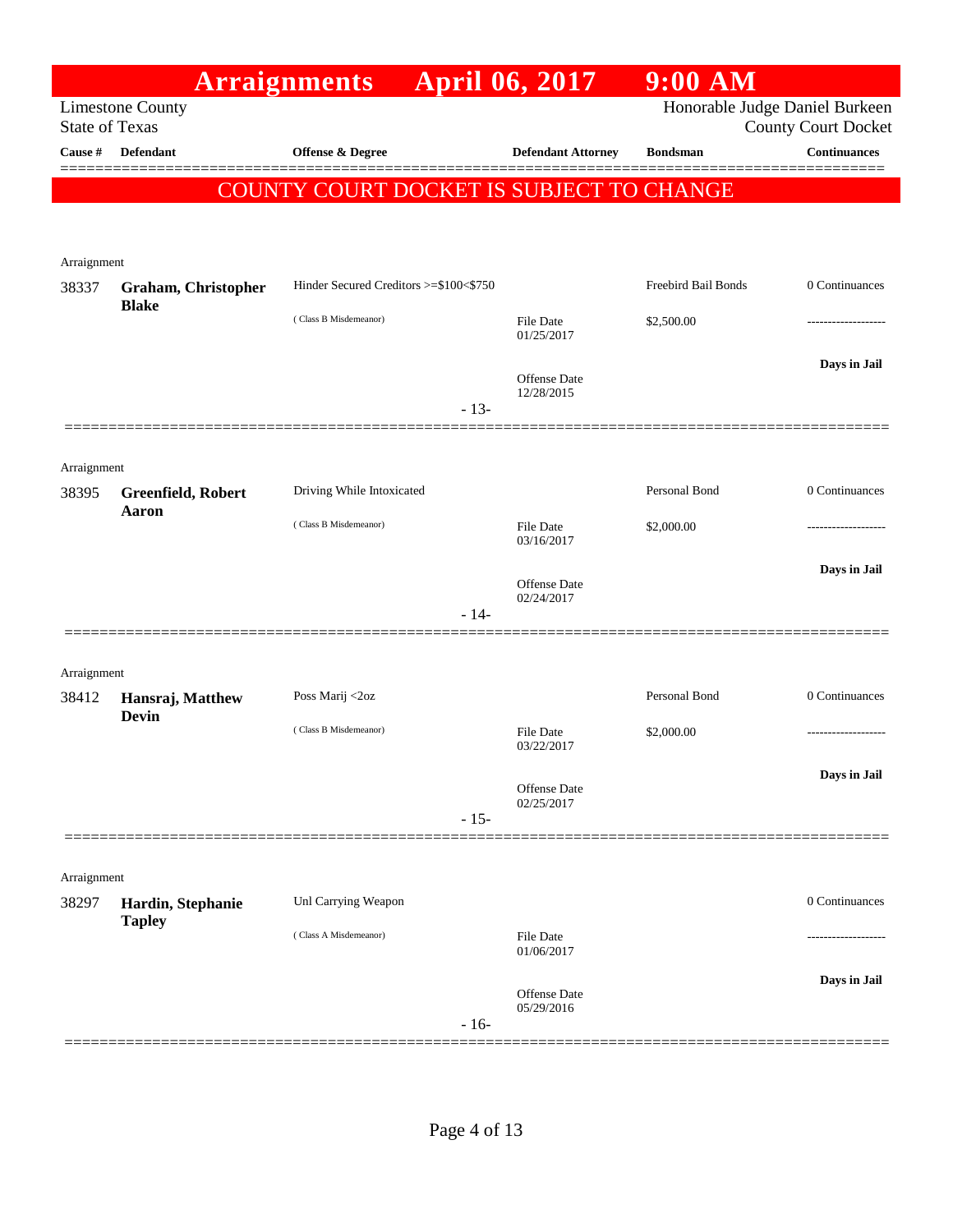|                       |                                    | <b>Arraignments</b>                                                       |        | <b>April 06, 2017</b>             | $9:00$ AM                       |                            |
|-----------------------|------------------------------------|---------------------------------------------------------------------------|--------|-----------------------------------|---------------------------------|----------------------------|
| <b>State of Texas</b> | <b>Limestone County</b>            |                                                                           |        |                                   | Honorable Judge Daniel Burkeen  | <b>County Court Docket</b> |
| Cause #               | <b>Defendant</b>                   | Offense & Degree                                                          |        | <b>Defendant Attorney</b>         | <b>Bondsman</b>                 | <b>Continuances</b>        |
|                       |                                    |                                                                           |        |                                   |                                 |                            |
|                       |                                    | COUNTY COURT DOCKET IS SUBJECT TO CHANGE                                  |        |                                   |                                 |                            |
|                       |                                    |                                                                           |        |                                   |                                 |                            |
| Arraignment           |                                    |                                                                           |        |                                   |                                 |                            |
| 38363                 | Hardin, Stephanie<br><b>Tapley</b> | Bail Jumping And Fail To Appear                                           |        |                                   | County Bail Bonds               | 0 Continuances             |
|                       |                                    | (Class A Misdemeanor)                                                     |        | File Date<br>02/10/2017           | \$5,000.00                      |                            |
|                       |                                    |                                                                           |        |                                   |                                 | Days in Jail               |
|                       |                                    |                                                                           |        | <b>Offense Date</b><br>02/02/2017 |                                 |                            |
|                       |                                    |                                                                           | $-17-$ |                                   |                                 |                            |
|                       |                                    |                                                                           |        |                                   |                                 |                            |
| Arraignment           |                                    |                                                                           |        |                                   |                                 |                            |
| 38389                 | <b>Hendon, Sean Anthony</b>        | Display Fictitious Motor Vehicle<br>Registration<br>(Class B Misdemeanor) |        |                                   | Personal Bond                   | 0 Continuances             |
|                       |                                    |                                                                           |        | File Date<br>02/23/2017           | \$1,000.00                      |                            |
|                       |                                    |                                                                           |        |                                   |                                 | Days in Jail               |
|                       |                                    |                                                                           |        | Offense Date<br>02/01/2017        |                                 |                            |
|                       |                                    |                                                                           | $-18-$ |                                   |                                 |                            |
| Arraignment           |                                    |                                                                           |        |                                   |                                 |                            |
| 38396                 | Hicks, Cherish Dawn                | Crim Trespass                                                             |        |                                   | Freebird Bail Bonds             | 0 Continuances             |
|                       |                                    | Habit/Superfund/Infrastruction<br>(Class A Misdemeanor)                   |        | File Date                         | \$1,500.00                      | -----------------          |
|                       |                                    |                                                                           |        | 03/16/2017                        |                                 |                            |
|                       |                                    |                                                                           |        | Offense Date                      |                                 | Days in Jail               |
|                       |                                    |                                                                           | $-19-$ | 12/30/2016                        |                                 |                            |
|                       |                                    |                                                                           |        |                                   |                                 |                            |
| <b>Status Hearing</b> |                                    |                                                                           |        |                                   |                                 |                            |
| 38202                 | Horn, Clinton Jarel                | Poss Marij <2oz<br>(Class B Misdemeanor)                                  |        | File Date                         | Player Bail Bonds<br>\$2,500.00 | 0 Continuances             |
|                       |                                    |                                                                           |        | 10/20/2016                        |                                 |                            |
|                       |                                    |                                                                           |        | Offense Date                      |                                 | Days in Jail               |
|                       |                                    |                                                                           | $-20-$ | 09/10/2016                        |                                 |                            |
|                       |                                    |                                                                           |        |                                   |                                 |                            |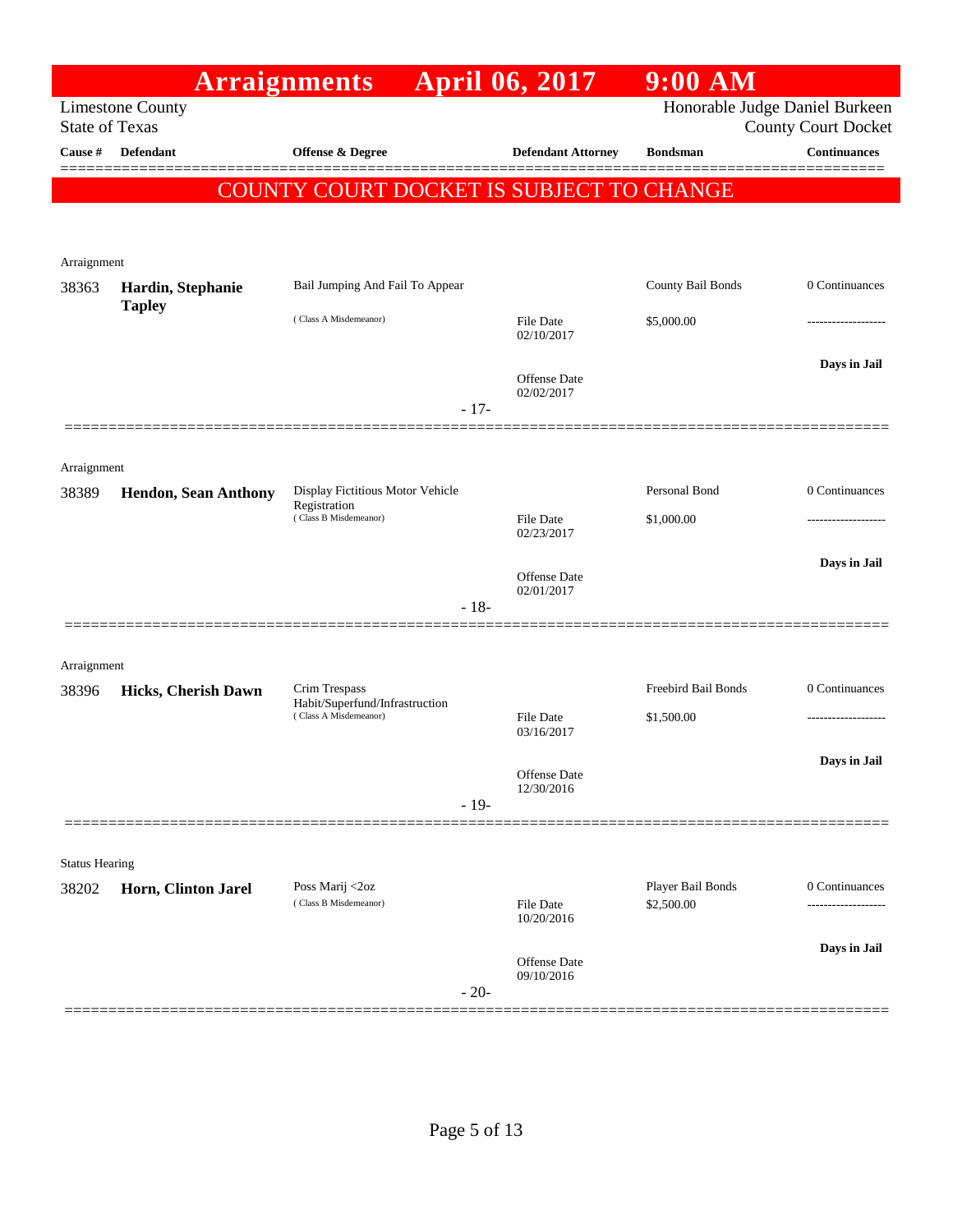|                       |                         | <b>Arraignments</b>                      | <b>April 06, 2017</b> |                                   | <b>9:00 AM</b>      |                                                              |
|-----------------------|-------------------------|------------------------------------------|-----------------------|-----------------------------------|---------------------|--------------------------------------------------------------|
| <b>State of Texas</b> | <b>Limestone County</b> |                                          |                       |                                   |                     | Honorable Judge Daniel Burkeen<br><b>County Court Docket</b> |
| Cause #               | Defendant               | <b>Offense &amp; Degree</b>              |                       | <b>Defendant Attorney</b>         | <b>Bondsman</b>     | <b>Continuances</b>                                          |
|                       |                         | COUNTY COURT DOCKET IS SUBJECT TO CHANGE |                       |                                   |                     |                                                              |
|                       |                         |                                          |                       |                                   |                     |                                                              |
| <b>Status Hearing</b> |                         |                                          |                       |                                   |                     |                                                              |
| 38119                 | Lane, Jonathan Kyle     | Poss Marij <2oz                          |                       |                                   | Freebird Bail Bonds | 0 Continuances                                               |
|                       |                         | (Class B Misdemeanor)                    |                       | File Date<br>08/16/2016           | \$4,000.00          | ------------------                                           |
|                       |                         |                                          |                       |                                   |                     | Days in Jail                                                 |
|                       |                         |                                          |                       | <b>Offense Date</b><br>05/18/2016 |                     |                                                              |
|                       |                         |                                          | $-21-$                |                                   |                     |                                                              |
|                       |                         |                                          |                       |                                   |                     |                                                              |
| Arraignment<br>38393  | Lee, Robert Edward      | Poss Dangerous Drug                      |                       |                                   | County Bail Bonds   | 0 Continuances                                               |
|                       |                         | (Class A Misdemeanor)                    |                       | <b>File Date</b><br>03/06/2017    | \$2,500.00          |                                                              |
|                       |                         |                                          |                       |                                   |                     | Days in Jail                                                 |
|                       |                         |                                          |                       | Offense Date<br>01/16/2017        |                     |                                                              |
|                       |                         |                                          | $-22-$                |                                   |                     |                                                              |
|                       |                         |                                          |                       |                                   |                     |                                                              |
| Arraignment<br>38394  | Lee, Robert Edward      | Poss Dangerous Drug                      |                       |                                   | County Bail Bonds   | 0 Continuances                                               |
|                       |                         | (Class A Misdemeanor)                    |                       | <b>File Date</b><br>03/06/2017    | \$2,500.00          | ------------------                                           |
|                       |                         |                                          |                       |                                   |                     | Days in Jail                                                 |
|                       |                         |                                          |                       | Offense Date<br>01/16/2017        |                     |                                                              |
|                       |                         |                                          | $-23-$                |                                   |                     |                                                              |
|                       |                         |                                          |                       |                                   |                     |                                                              |
| Arraignment<br>38374  | Lopez, Cesar Diego      | <b>Reckless Driving</b>                  |                       |                                   | County Bail Bonds   | 0 Continuances                                               |
|                       |                         | (Class B Misdemeanor)                    |                       | File Date<br>02/17/2017           | \$2,000.00          |                                                              |
|                       |                         |                                          |                       |                                   |                     | Days in Jail                                                 |
|                       |                         |                                          |                       | Offense Date<br>07/03/2016        |                     |                                                              |
|                       |                         |                                          | $-24-$                |                                   |                     |                                                              |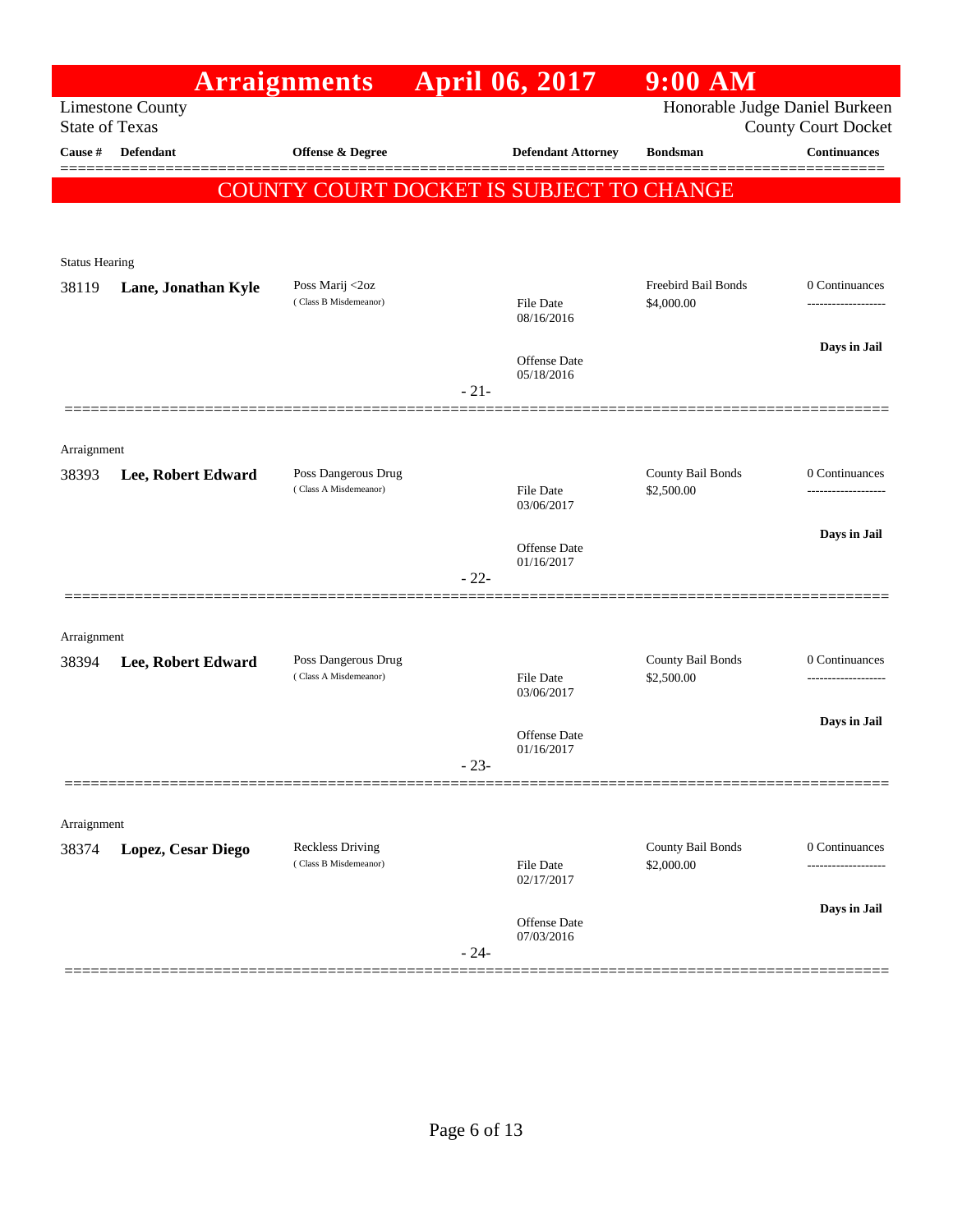|                       |                                         | <b>Arraignments</b>                               |        | <b>April 06, 2017</b>          | $9:00$ AM         |                                                              |
|-----------------------|-----------------------------------------|---------------------------------------------------|--------|--------------------------------|-------------------|--------------------------------------------------------------|
| <b>State of Texas</b> | <b>Limestone County</b>                 |                                                   |        |                                |                   | Honorable Judge Daniel Burkeen<br><b>County Court Docket</b> |
| Cause #               | Defendant                               | <b>Offense &amp; Degree</b>                       |        | <b>Defendant Attorney</b>      | <b>Bondsman</b>   | <b>Continuances</b>                                          |
|                       |                                         | COUNTY COURT DOCKET IS SUBJECT TO CHANGE          |        |                                |                   |                                                              |
|                       |                                         |                                                   |        |                                |                   |                                                              |
| Arraignment           |                                         |                                                   |        |                                |                   |                                                              |
| 38375                 | <b>Martinez, Uriel Andy</b>             | Poss Marij <2oz                                   |        |                                | County Bail Bonds | 0 Continuances                                               |
|                       |                                         | (Class B Misdemeanor)                             |        | <b>File Date</b><br>02/17/2017 | \$1,000.00        | ------------------                                           |
|                       |                                         |                                                   |        | Offense Date                   |                   | Days in Jail                                                 |
|                       |                                         |                                                   | $-25-$ | 01/10/2017                     |                   |                                                              |
|                       |                                         |                                                   |        |                                |                   |                                                              |
| Arraignment           |                                         |                                                   |        |                                |                   |                                                              |
| 37868                 | <b>McDaniel, Billy Wayne</b>            | Driving W/Lic Inv W/Prev<br>Conv/Susp/W/O Fin Res |        |                                |                   | 0 Continuances                                               |
|                       |                                         | (Class B Misdemeanor)                             |        | File Date<br>03/21/2016        |                   |                                                              |
|                       |                                         |                                                   |        |                                |                   | Days in Jail                                                 |
|                       |                                         |                                                   |        | Offense Date<br>03/01/2016     |                   |                                                              |
|                       |                                         |                                                   | $-26-$ |                                |                   |                                                              |
|                       |                                         |                                                   |        |                                |                   |                                                              |
| Arraignment<br>38392  | <b>McDonald, Ricky</b>                  | Poss Marij <2oz                                   |        |                                | County Bail Bonds | 0 Continuances                                               |
|                       | Lynn, Jr.                               | (Class B Misdemeanor)                             |        | File Date                      | \$2,000.00        |                                                              |
|                       |                                         |                                                   |        | 03/06/2017                     |                   |                                                              |
|                       |                                         |                                                   |        | Offense Date                   |                   | Days in Jail                                                 |
|                       |                                         |                                                   | $-27-$ | 01/24/2017                     |                   |                                                              |
|                       |                                         |                                                   |        |                                |                   |                                                              |
| Arraignment           |                                         |                                                   |        |                                |                   |                                                              |
| 38415                 | <b>Medlock, Stacy</b><br><b>Garnett</b> | Poss Marij <2oz                                   |        | Reed, Benjie                   | Reed, Benjie      | 0 Continuances                                               |
|                       |                                         | (Class B Misdemeanor)                             |        | File Date<br>03/22/2017        | \$2,000.00        |                                                              |
|                       |                                         |                                                   |        |                                |                   | Days in Jail                                                 |
|                       |                                         |                                                   |        | Offense Date<br>02/12/2017     |                   |                                                              |
|                       |                                         |                                                   | $-28-$ |                                |                   |                                                              |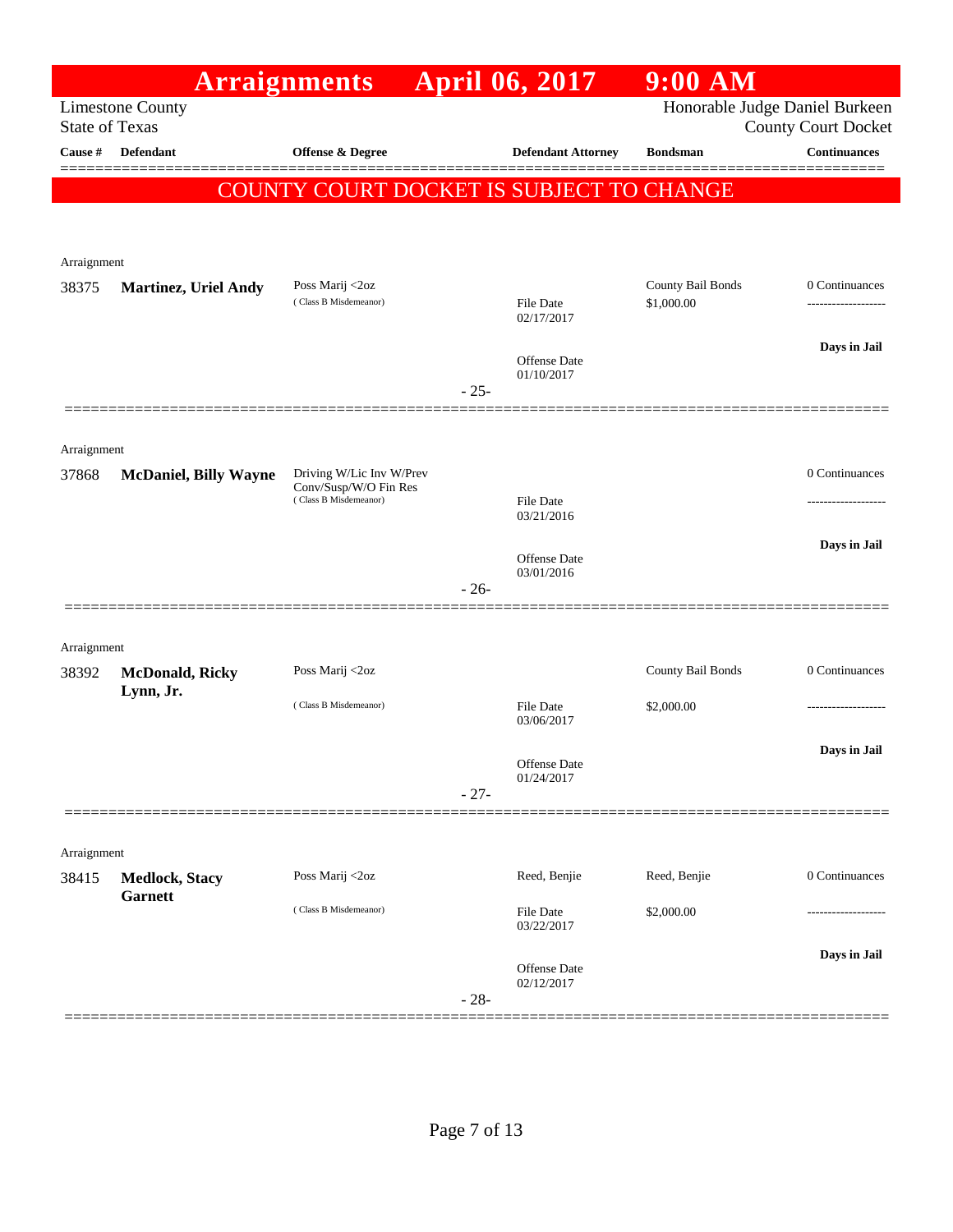|                       |                                         | <b>Arraignments</b>                           | <b>April 06, 2017</b>          | $9:00$ AM                      |                            |
|-----------------------|-----------------------------------------|-----------------------------------------------|--------------------------------|--------------------------------|----------------------------|
| <b>State of Texas</b> | <b>Limestone County</b>                 |                                               |                                | Honorable Judge Daniel Burkeen | <b>County Court Docket</b> |
| Cause #               | Defendant                               | Offense & Degree                              | <b>Defendant Attorney</b>      | <b>Bondsman</b>                | <b>Continuances</b>        |
|                       |                                         | COUNTY COURT DOCKET IS SUBJECT TO CHANGE      |                                |                                |                            |
|                       |                                         |                                               |                                |                                |                            |
|                       |                                         |                                               |                                |                                |                            |
| Arraignment<br>38376  | <b>Minatrea, Stone Justin</b>           | Theft Prop $>=\$100<\$750$                    | Tate, Greg                     | County Bail Bonds              | 0 Continuances             |
|                       |                                         | (Class B Misdemeanor)                         | File Date<br>02/17/2017        | \$2,000.00                     | ------------------         |
|                       |                                         |                                               |                                |                                | 39 Days in Jail            |
|                       |                                         |                                               | Offense Date<br>01/24/2017     |                                |                            |
|                       |                                         | $-29-$                                        |                                |                                |                            |
| Arraignment           |                                         |                                               |                                |                                |                            |
| 38382                 | <b>Nichols, Joe Micheal</b>             | <b>Unlawful Restraint</b>                     | Reed, Bobby                    | County Bail Bonds              | 0 Continuances             |
|                       |                                         | (Class A Misdemeanor)                         | <b>File Date</b><br>02/23/2017 | \$1,500.00                     |                            |
|                       |                                         |                                               |                                |                                | Days in Jail               |
|                       |                                         | $-30-$                                        | Offense Date<br>02/02/2017     |                                |                            |
|                       |                                         |                                               |                                |                                |                            |
| Arraignment           |                                         |                                               |                                |                                |                            |
| 38383                 | <b>Nichols, Joe Micheal</b>             | Assault Causes Bodily Injury Family<br>Member | Reed, Bobby                    | County Bail Bonds              | 0 Continuances             |
|                       |                                         | (Class A Misdemeanor)                         | <b>File Date</b><br>02/23/2017 | \$1,500.00                     |                            |
|                       |                                         |                                               |                                |                                | Days in Jail               |
|                       |                                         |                                               | Offense Date<br>01/12/2017     |                                |                            |
|                       |                                         | $-31-$                                        |                                |                                |                            |
| Arraignment           |                                         |                                               |                                |                                |                            |
| 38411                 | Olvera, Abraham                         | Poss Cs Pg $3 < 28g$                          |                                | County Bail Bonds              | 0 Continuances             |
|                       | <b>Emanuel</b><br>(Class A Misdemeanor) |                                               | File Date                      | \$3,000.00                     | ---------------            |
|                       |                                         |                                               | 03/22/2017                     |                                |                            |
|                       |                                         |                                               | Offense Date                   |                                | Days in Jail               |
|                       |                                         | $-32-$                                        | 02/11/2017                     |                                |                            |
|                       |                                         |                                               |                                |                                |                            |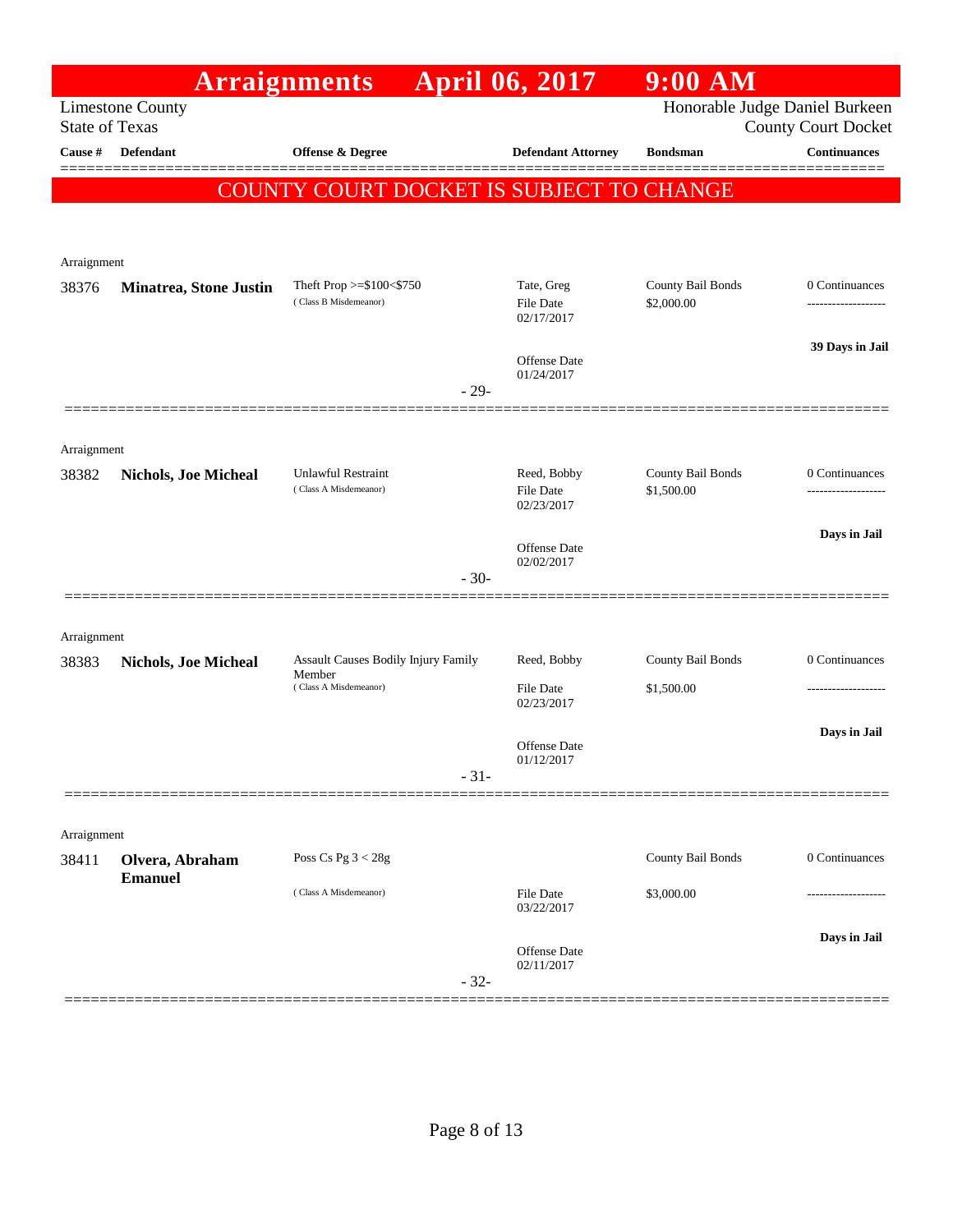|                       |                         | <b>Arraignments</b>                            |        | <b>April 06, 2017</b>      | $9:00$ AM                      |                            |
|-----------------------|-------------------------|------------------------------------------------|--------|----------------------------|--------------------------------|----------------------------|
| <b>State of Texas</b> | <b>Limestone County</b> |                                                |        |                            | Honorable Judge Daniel Burkeen | <b>County Court Docket</b> |
| <b>Cause #</b>        | Defendant               | <b>Offense &amp; Degree</b>                    |        | <b>Defendant Attorney</b>  | <b>Bondsman</b>                | <b>Continuances</b>        |
|                       |                         | COUNTY COURT DOCKET IS SUBJECT TO CHANGE       |        |                            |                                | =======                    |
|                       |                         |                                                |        |                            |                                |                            |
|                       |                         |                                                |        |                            |                                |                            |
| Arraignment           |                         |                                                |        |                            |                                |                            |
| 38413                 | Rainer, Kalli Ann       | Poss Marij <2oz<br>(Class B Misdemeanor)       |        | File Date<br>03/22/2017    | Personal Bond<br>\$2,000.00    | 0 Continuances             |
|                       |                         |                                                |        | Offense Date<br>02/25/2017 |                                | Days in Jail               |
|                       |                         |                                                | $-33-$ |                            |                                |                            |
|                       |                         |                                                |        |                            |                                |                            |
| Arraignment<br>38385  | Raue, Michael David,    | Theft Prop <\$100 W/Prev Convic                |        | Latray, Michelle J.        |                                | 0 Continuances             |
|                       | Jr.                     |                                                |        |                            |                                |                            |
|                       |                         | (Class B Misdemeanor)                          |        | File Date<br>02/23/2017    |                                | ----------------           |
|                       |                         |                                                |        |                            |                                | 97 Days in Jail            |
|                       |                         |                                                |        | Offense Date<br>12/17/2016 |                                |                            |
|                       |                         |                                                | $-34-$ |                            |                                |                            |
|                       |                         |                                                |        |                            |                                |                            |
| Arraignment<br>38377  | Ray, Jenifer Rena       | Driving W/Lic Inv W/Prev                       |        |                            | Personal Bond                  | 0 Continuances             |
|                       |                         | Conv/Susp/W/O Fin Res<br>(Class B Misdemeanor) |        | <b>File Date</b>           | \$2,000.00                     |                            |
|                       |                         |                                                |        | 02/17/2017                 |                                |                            |
|                       |                         |                                                |        | Offense Date               |                                | Days in Jail               |
|                       |                         |                                                | $-35-$ | 01/25/2017                 |                                |                            |
|                       |                         |                                                |        |                            |                                |                            |
| Arraignment           |                         |                                                |        |                            |                                |                            |
| 36778                 | <b>Raymond, Sherry</b>  | Theft Prop>=\$20<\$500 By Check                |        |                            |                                | 0 Continuances             |
|                       | Dean                    | (Class B Misdemeanor)                          |        | File Date<br>01/08/2014    |                                |                            |
|                       |                         |                                                |        |                            |                                | Days in Jail               |
|                       |                         |                                                | $-36-$ | Offense Date<br>06/25/2012 |                                |                            |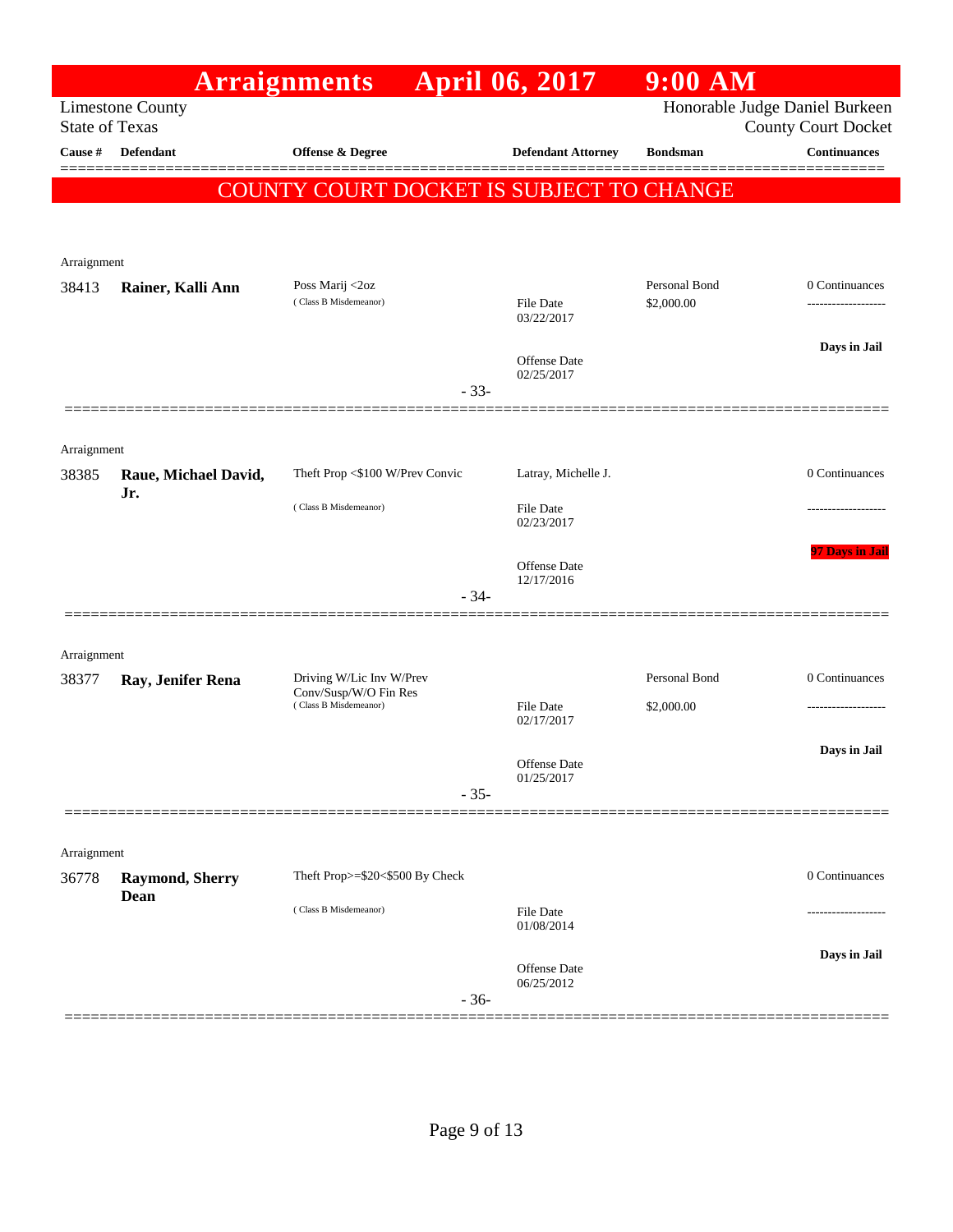|                       |                                           | <b>Arraignments</b>                               |        | <b>April 06, 2017</b>          | $9:00$ AM                            |                            |
|-----------------------|-------------------------------------------|---------------------------------------------------|--------|--------------------------------|--------------------------------------|----------------------------|
| <b>State of Texas</b> | <b>Limestone County</b>                   |                                                   |        |                                | Honorable Judge Daniel Burkeen       | <b>County Court Docket</b> |
| Cause #               | <b>Defendant</b>                          | <b>Offense &amp; Degree</b>                       |        | <b>Defendant Attorney</b>      | <b>Bondsman</b>                      | <b>Continuances</b>        |
|                       |                                           | COUNTY COURT DOCKET IS SUBJECT TO CHANGE          |        |                                |                                      |                            |
|                       |                                           |                                                   |        |                                |                                      |                            |
| <b>Status Hearing</b> |                                           |                                                   |        |                                |                                      |                            |
| 38120                 | <b>Rickard, Scott Thomas</b>              | Poss Marij <2oz                                   |        |                                | Chase Chapman's Bail<br><b>Bonds</b> | 0 Continuances             |
|                       |                                           | (Class B Misdemeanor)                             |        | <b>File Date</b><br>08/16/2016 | \$4,000.00                           |                            |
|                       |                                           |                                                   |        | Offense Date                   |                                      | Days in Jail               |
|                       |                                           |                                                   | $-37-$ | 05/11/2016                     |                                      |                            |
|                       |                                           |                                                   |        |                                |                                      |                            |
| Arraignment           |                                           |                                                   |        |                                |                                      |                            |
| 38378                 | <b>Smedley</b> , Janell<br><b>Valerie</b> | Interfer W/Emergency Req For<br>Assistance        |        | Spivey, Shirley                |                                      | 0 Continuances             |
|                       |                                           | (Class A Misdemeanor)                             |        | File Date<br>02/17/2017        |                                      |                            |
|                       |                                           |                                                   |        |                                |                                      | <b>69 Days in Jail</b>     |
|                       |                                           |                                                   |        | Offense Date<br>10/26/2016     |                                      |                            |
|                       |                                           |                                                   | $-38-$ |                                |                                      |                            |
| Arraignment           |                                           |                                                   |        |                                |                                      |                            |
| 38403                 | <b>Speir, Lucas Wayne</b>                 | Poss Marij <2oz                                   |        |                                | County Bail Bonds                    | 0 Continuances             |
|                       |                                           | (Class B Misdemeanor)                             |        | File Date<br>03/17/2017        | \$2,500.00                           |                            |
|                       |                                           |                                                   |        | Offense Date                   |                                      | Days in Jail               |
|                       |                                           |                                                   | $-39-$ | 01/01/2017                     |                                      |                            |
|                       |                                           |                                                   |        |                                |                                      |                            |
| <b>Review Hearing</b> |                                           |                                                   |        |                                |                                      |                            |
| 38148                 | Vasquez, Jose Luis                        | Driving W/Lic Inv W/Prev<br>Conv/Susp/W/O Fin Res |        |                                | Personal Bond                        | 0 Continuances             |
|                       |                                           | (Class B Misdemeanor)                             |        | File Date<br>08/23/2016        | \$1,500.00                           |                            |
|                       |                                           |                                                   |        | Offense Date                   |                                      | Days in Jail               |
|                       |                                           |                                                   | $-40-$ | 07/26/2016                     |                                      |                            |
|                       |                                           |                                                   |        |                                |                                      |                            |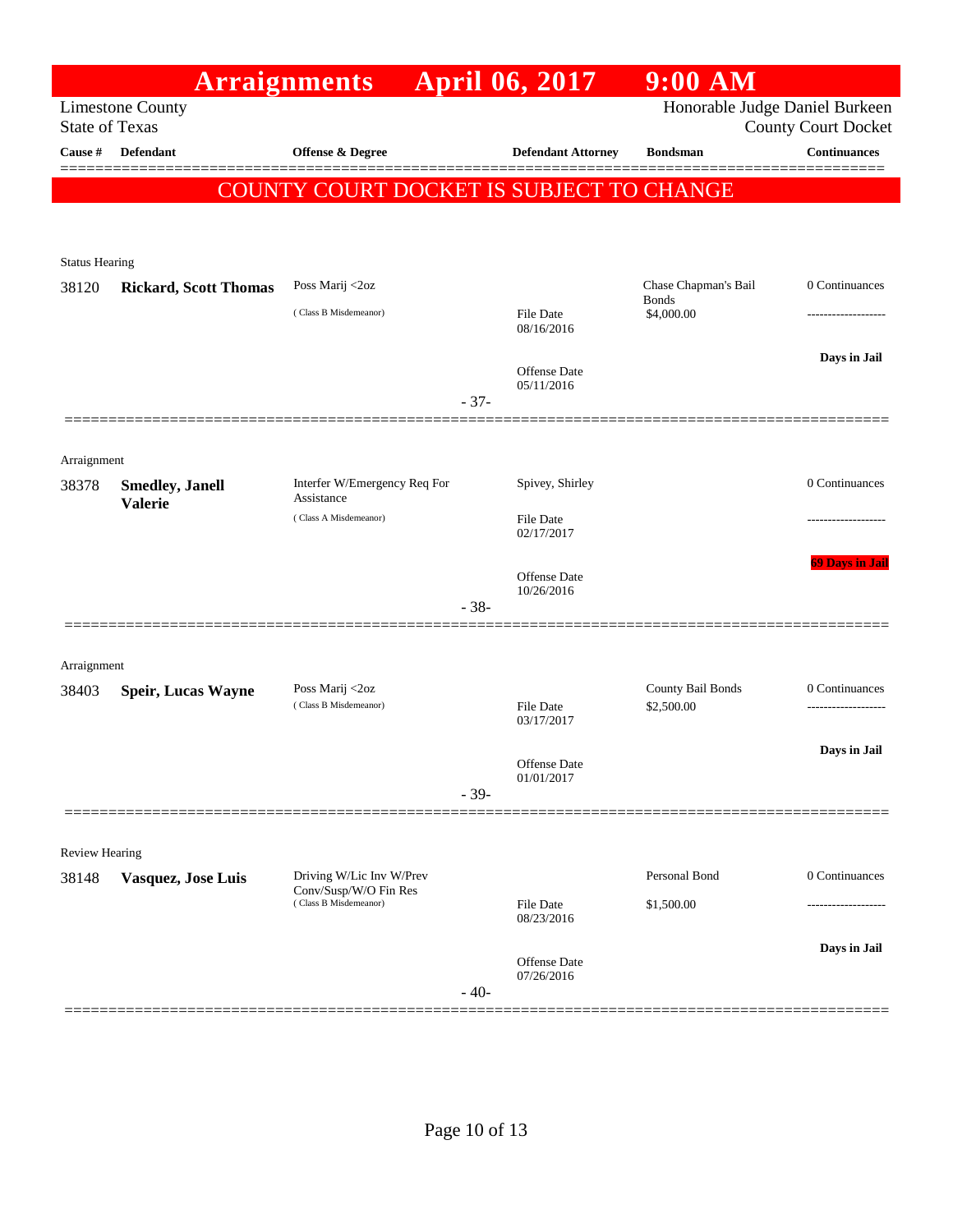|             |                                                  | <b>Arraignments</b>                                      | <b>April 06, 2017</b>                   | $9:00$ AM                  |                                                              |
|-------------|--------------------------------------------------|----------------------------------------------------------|-----------------------------------------|----------------------------|--------------------------------------------------------------|
|             | <b>Limestone County</b><br><b>State of Texas</b> |                                                          |                                         |                            | Honorable Judge Daniel Burkeen<br><b>County Court Docket</b> |
| Cause #     | <b>Defendant</b>                                 | Offense & Degree                                         | <b>Defendant Attorney</b>               | <b>Bondsman</b>            | <b>Continuances</b>                                          |
|             |                                                  | COUNTY COURT DOCKET IS SUBJECT TO CHANGE                 |                                         |                            | ======                                                       |
|             |                                                  |                                                          |                                         |                            |                                                              |
| Arraignment |                                                  |                                                          |                                         |                            |                                                              |
| 38380       | Vasquez, Jose Luis                               | Bail Jumping And Fail To Appear<br>(Class A Misdemeanor) | Reed, Justin                            | Reed, Justin               | 0 Continuances                                               |
|             |                                                  |                                                          | <b>File Date</b><br>02/21/2017          | \$2,000.00                 |                                                              |
|             |                                                  |                                                          | Offense Date                            |                            | Days in Jail                                                 |
|             |                                                  | $-41-$                                                   | 02/15/2017                              |                            |                                                              |
|             |                                                  |                                                          |                                         |                            |                                                              |
| Arraignment |                                                  |                                                          |                                         |                            |                                                              |
| 38414       | <b>Wagner, Candis Nicole</b>                     | Poss Marij <2oz<br>(Class B Misdemeanor)                 | Reed, Benjie<br><b>File Date</b>        | Reed, Benjie<br>\$2,000.00 | 0 Continuances                                               |
|             |                                                  |                                                          | 03/22/2017                              |                            | Days in Jail                                                 |
|             |                                                  |                                                          | Offense Date<br>02/12/2017              |                            |                                                              |
|             |                                                  | $-42-$                                                   |                                         |                            |                                                              |
| Arraignment |                                                  |                                                          |                                         |                            |                                                              |
| 38384       | <b>Watson, Ronald Vick</b>                       | Poss Cs Pg $3 < 28g$                                     | Spivey, Shirley                         | Freebird Bail Bonds        | 0 Continuances                                               |
|             |                                                  | (Class A Misdemeanor)                                    | <b>File Date</b><br>02/23/2017          | \$1,500.00                 | ---------------                                              |
|             |                                                  |                                                          | Offense Date                            |                            | Days in Jail                                                 |
|             |                                                  | - 43-                                                    | 10/31/2016                              |                            |                                                              |
|             |                                                  |                                                          |                                         |                            |                                                              |
| Arraignment |                                                  |                                                          |                                         |                            |                                                              |
| 38379       | Webb, Jeremy Wayne                               | Theft Prop <\$100 W/Prev Convic<br>(Class B Misdemeanor) | Reed, Benjie<br>File Date<br>02/17/2017 | Reed, Benjie<br>\$1,000.00 | 0 Continuances                                               |
|             |                                                  |                                                          |                                         |                            | Days in Jail                                                 |
|             |                                                  | - 44-                                                    | Offense Date<br>01/09/2017              |                            |                                                              |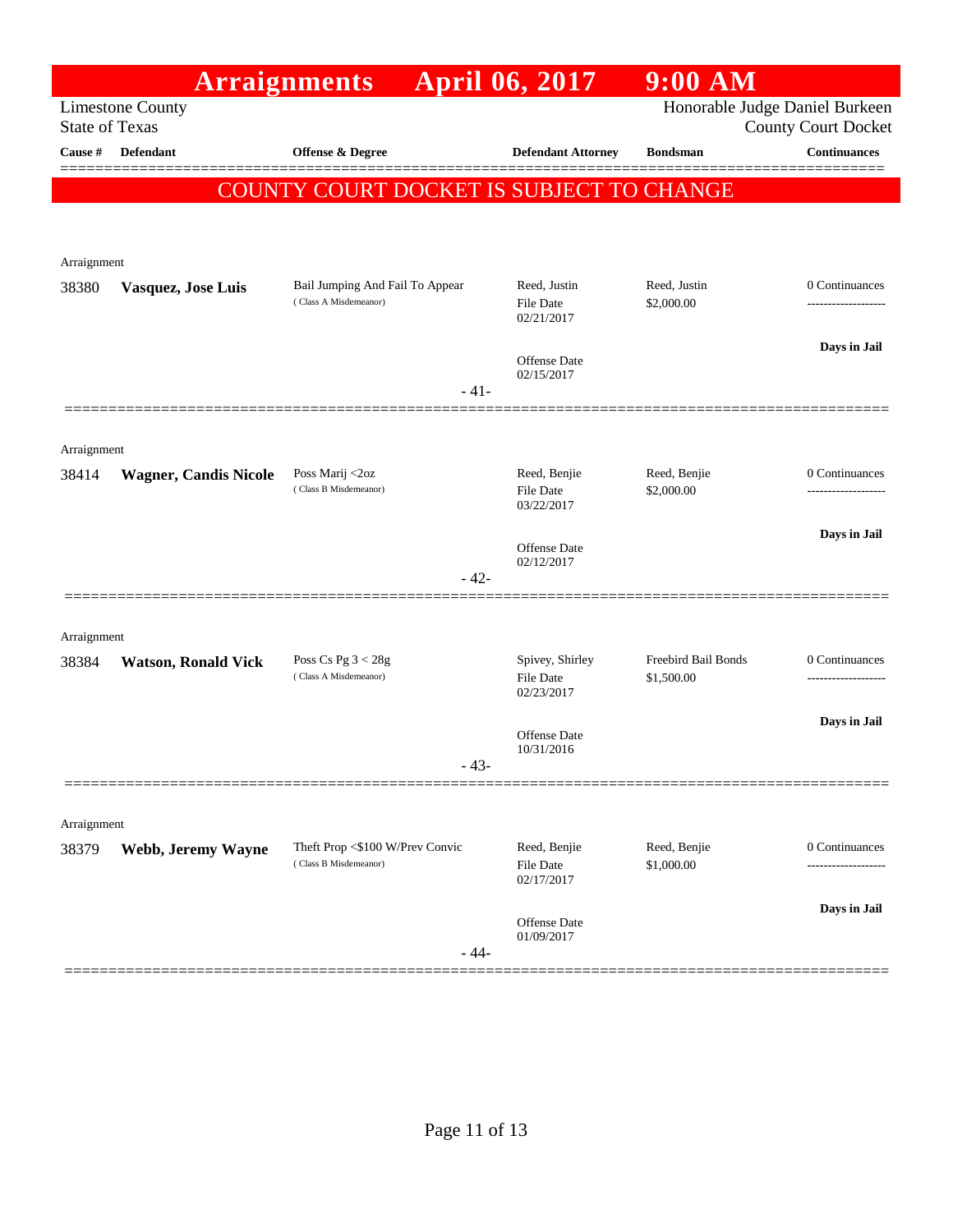|                       |                                         | <b>Arraignments</b>                               |        | April 06, 2017                    | 9:00 AM                         |                                                              |
|-----------------------|-----------------------------------------|---------------------------------------------------|--------|-----------------------------------|---------------------------------|--------------------------------------------------------------|
| <b>State of Texas</b> | <b>Limestone County</b>                 |                                                   |        |                                   |                                 | Honorable Judge Daniel Burkeen<br><b>County Court Docket</b> |
| Cause #               | <b>Defendant</b>                        | <b>Offense &amp; Degree</b>                       |        | <b>Defendant Attorney</b>         | <b>Bondsman</b>                 | <b>Continuances</b>                                          |
|                       |                                         | COUNTY COURT DOCKET IS SUBJECT TO CHANGE          |        |                                   |                                 |                                                              |
|                       |                                         |                                                   |        |                                   |                                 |                                                              |
| Arraignment           |                                         |                                                   |        |                                   |                                 |                                                              |
| 38410                 | <b>West, Chris Demont</b>               | Driving W/Lic Inv W/Prev<br>Conv/Susp/W/O Fin Res |        |                                   | <b>Freebird Bail Bonds</b>      | 0 Continuances                                               |
|                       |                                         | (Class B Misdemeanor)                             |        | <b>File Date</b><br>03/22/2017    | \$1,500.00                      |                                                              |
|                       |                                         |                                                   |        | Offense Date                      |                                 | Days in Jail                                                 |
|                       |                                         |                                                   | $-45-$ | 02/12/2017                        |                                 |                                                              |
|                       |                                         |                                                   |        |                                   |                                 |                                                              |
| Arraignment           |                                         |                                                   |        |                                   |                                 |                                                              |
| 38404                 | West, Jacob Lee                         | Poss Marij <2oz<br>(Class B Misdemeanor)          |        | <b>File Date</b><br>03/17/2017    | County Bail Bonds<br>\$2,000.00 | 0 Continuances                                               |
|                       |                                         |                                                   |        |                                   |                                 | Days in Jail                                                 |
|                       |                                         |                                                   |        | <b>Offense</b> Date<br>01/29/2017 |                                 |                                                              |
|                       |                                         |                                                   | $-46-$ |                                   |                                 |                                                              |
| Arraignment           |                                         |                                                   |        |                                   |                                 |                                                              |
| 38401                 | Williams, Teresa Ann                    | Driving W/Lic Inv W/Prev<br>Conv/Susp/W/O Fin Res |        |                                   | County Bail Bonds               | 0 Continuances                                               |
|                       |                                         | (Class B Misdemeanor)                             |        | <b>File Date</b><br>03/16/2017    | \$1,000.00                      |                                                              |
|                       |                                         |                                                   |        |                                   |                                 | Days in Jail                                                 |
|                       |                                         |                                                   | $-47-$ | <b>Offense</b> Date<br>02/10/2017 |                                 |                                                              |
|                       |                                         |                                                   |        |                                   |                                 |                                                              |
| Arraignment           |                                         |                                                   |        |                                   |                                 |                                                              |
| 38405                 | <b>Wimberly, Toryee</b><br><b>David</b> | Driving W/Lic Inv W/Prev<br>Conv/Susp/W/O Fin Res |        |                                   | Personal Bond                   | 0 Continuances                                               |
|                       |                                         | (Class B Misdemeanor)                             |        | <b>File Date</b><br>03/17/2017    | \$1,000.00                      |                                                              |
|                       |                                         |                                                   |        |                                   |                                 | Days in Jail                                                 |
|                       |                                         |                                                   | $-48-$ | Offense Date<br>02/26/2017        |                                 |                                                              |